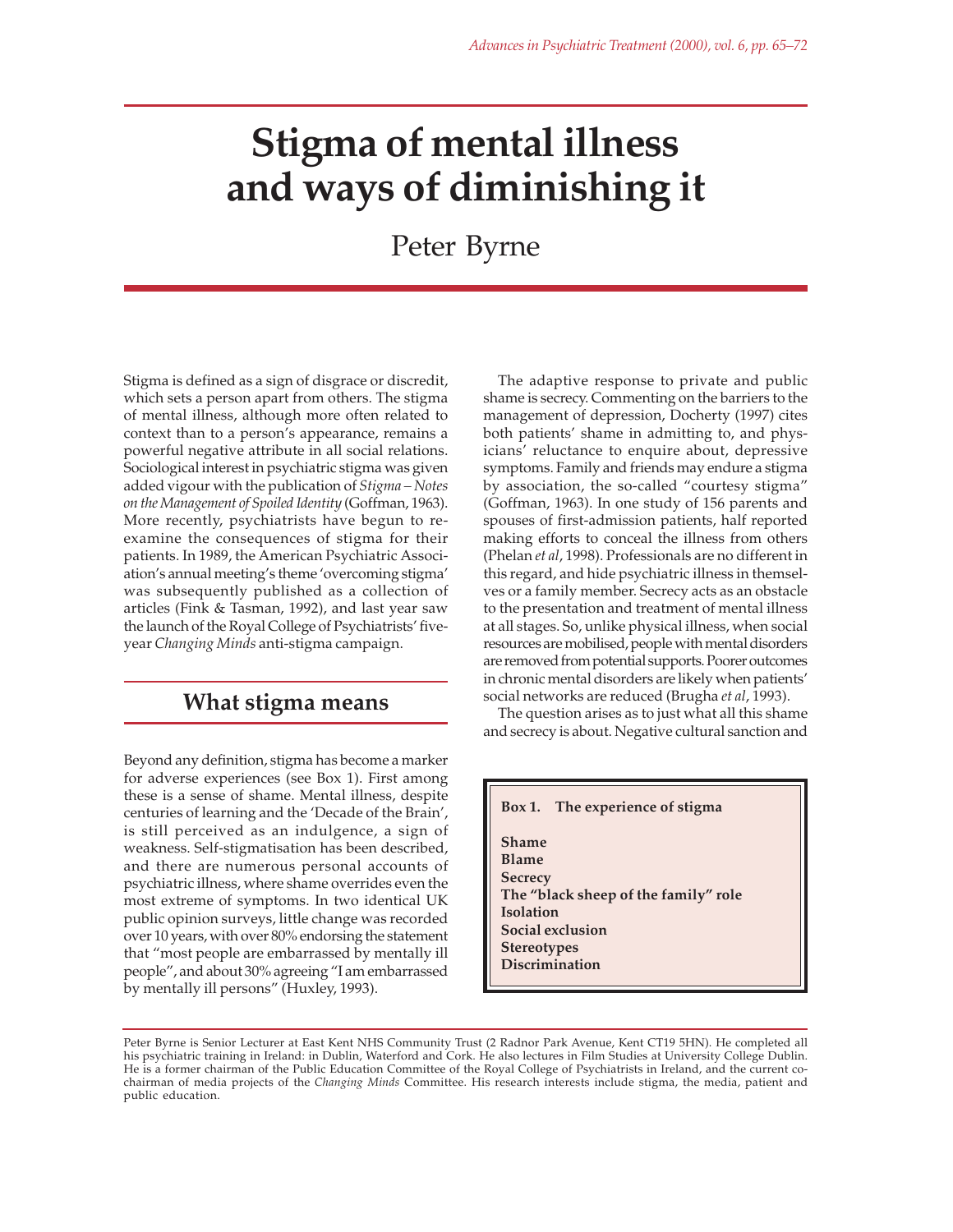myths combine to ensure scapegoating in the wider community (see Box 1). The reality of discriminatory practices supplies a very real incentive to keep mental health problems a secret. Patients who pursue the secrecy strategy and withdraw have a more insular support network. Discrimination occurs across every aspect of social and economic existence (Fink & Tasman, 1992; Heller *et al*, 1996; Read & Reynolds, 1997; Byrne, 1997; Thompson & Thompson, 1997). A civilisation should be judged by how it treats its mentally ill: discrimination is also about the conditions in which our patients live, mental health budgets and the priority which we allow these services to achieve. By way of summary, Gullekson (in Fink & Tasman, 1992) writes about her brother's schizophrenia:

"For me stigma means fear, resulting in a lack of confidence. Stigma is loss, resulting in unresolved mourning issues. Stigma is not having access to resources… Stigma is being invisible or being reviled, resulting in conflict. Stigma is lowered family esteem and intense shame, resulting in decreased self-worth. Stigma is secrecy… Stigma is anger, resulting in distance. Most importantly, stigma is hopelessness, resulting in helplessness."

### **Stereotypes**

Goffman (1963) commented that the difference between a *normal* and a *stigmatised* person was a question of perspective, not reality. Stigma (like beauty) is in the eye of the beholder, and a body of evidence supports the concept of stereotypes of mental illness (Townsend, 1979; Philo, 1996; Byrne, 1997). Stereotypes are about selective perceptions that place people in categories, exaggerating differences between groups ('them and us') in order to obscure differences within groups (Townsend, 1979). As with racial prejudice, stereotypes make people easier to dismiss, and in so doing, the stigmatiser maintains social distance. The media perpetuate stigma, giving the public narrowly focused stories based around stereotypes. On a more positive note, the media are a useful location to begin the search for negative representations and adverse attitudes to mental illness, and ultimately the media will be the means of any campaign that aims to challenge and replace the stereotypes.

Philo (1996) measured violence as the central element in television representations in 66% of items about mental illness, an interesting figure in that it corresponds with the Royal College of Psychiatrists' 1998 survey, where 70% believed that people with schizophrenia are violent and unpredictable. At the other extreme, people with mental illness are frequently portrayed as victims, pathetic characters, or "the deserving mad" (Byrne, 1997). This parallels the experience of physical disability, where sympathy is a pretext for social distance – the "Does he take sugar?" strategy. The Royal College of Psychiatrists' survey also recorded consistently high responses (ranging from 50–79%) in relation to six common mental disorders, when the public was asked whether the *sufferer* was "hard to talk to". Most clinicians would instinctively encourage empathy not sympathy for their patients.

In cinema and television, mental illness is the substrate for comedy, more usually laughing *at* than laughing *with* the characters (Byrne, 1997). As part of the 'them and us' strategy, mental disorders have also been conferred with highly charged negative connotations of self-infliction, an excuse for laziness and criminality. Hyler *et al* (1991) have written about a number of Hollywood films where the representations of mental illness are of "overprivileged, oversexed narcissistic parasites". But 'pull yourself together' attitudes are not confined to fictional screen representations, with one Northern Ireland general practitioner writing:

"Yet they ('neurotic patients') take up far too much of our time and energy – people complaining, miserable, depressed, neurotically whining about how unhappy they are, pouring out all their problems in the surgery and dumping them on my doorstep. It would be really unbearable if I was actually listening to them" (Farrell, 1999).

### **The process of stigmatisation**

The history of stigma, culturally determined, is described elsewhere (Section 2 of Fink & Tasman, 1992; Warner in Heller *et al*, 1996). Some social scientists believed stigma was a function of labelling by psychiatrists, citing benign public attitudes of self-report studies and the observation that many patients were unaware of stigma: this is not supported by the evidence (Link *et al* in Fink &

#### **Box 2. Stereotypes of mental illness**

**Psychokiller / maniac Indulgent, libidinous Pathetic sad characters Figures of fun Dishonest excuse: hiding behind 'psychobabble' or doctors**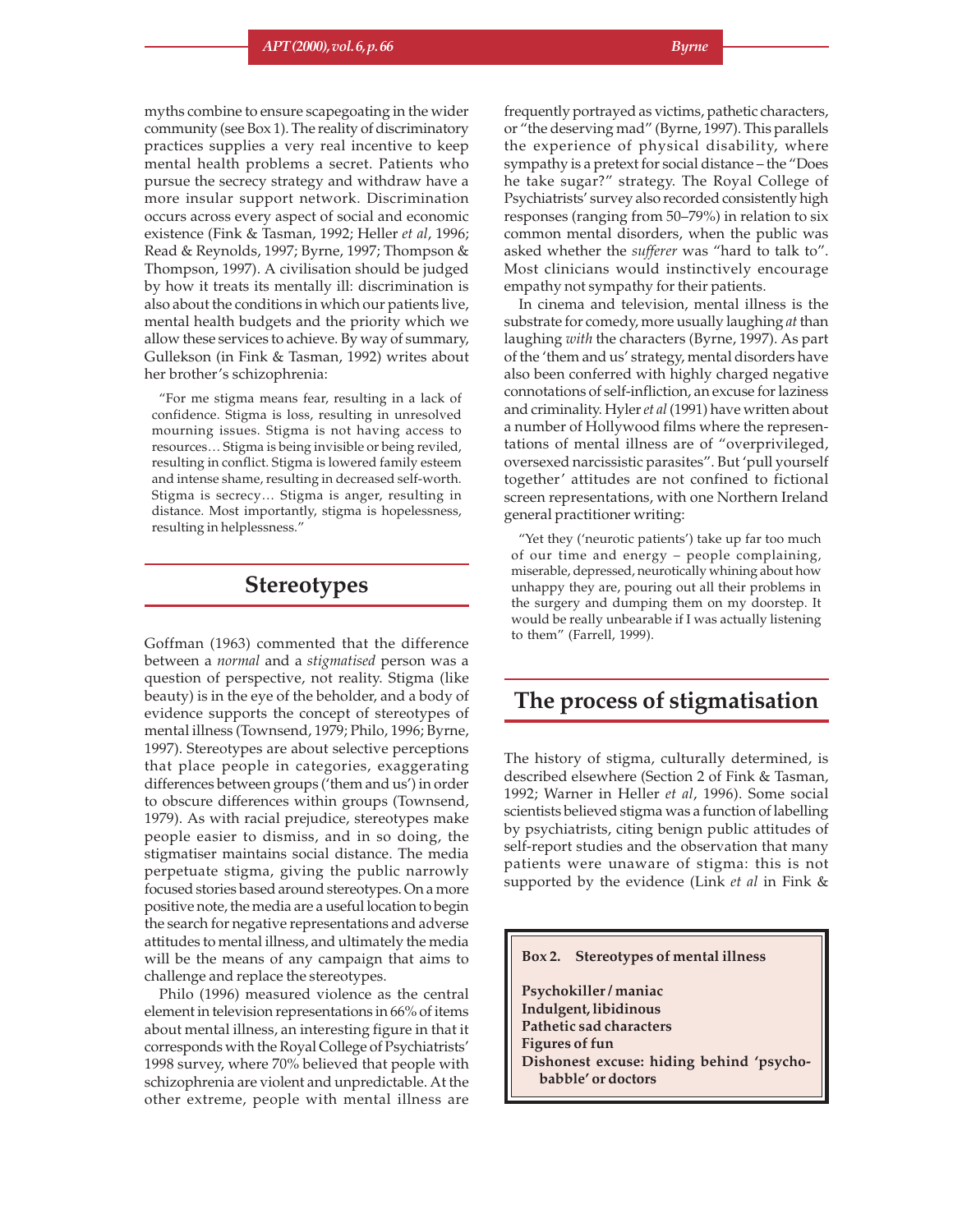Tasman, 1992). Mental illness stigma existed long before psychiatry, although in many instances the institution of psychiatry has not helped to reduce either stereotyping or discriminatory practices. Further, the ubiquity of stigma and the lack of language to describe its discourse have served to delay its passing: racism, fatism, ageism, religious bigotry, sexism and homophobia are all recognised descriptions for prejudiced beliefs, but there is no word for prejudice against mental illness. One possible remedy to this would be the introduction of the term 'psychophobic' to describe any individual who continues to hold prejudicial attitudes about mental illness regardless of rational contrary evidence. Despite inevitable objections from some, the rise of 'politically correct' language has been a key factor in the success of campaigns opposing discrimination based on gender, age, religion, colour, size and physical disability (Thompson & Thompson, 1997).

Negative attitudes to people with mental illness start at playschool and endure into early adulthood: one cohort confirmed the same prejudices on reexamination eight years later (Weiss, 1994). Green *et al* (1987) measured consistently negative public attitudes at five separate points over 22 years. These studies, and that quoted above from Huxley (1993), directly contradict a recent claim (stated but unreferenced) that "public perception of psychiatric disorders will change: improved understanding of the causes and mechanisms of disease is likely to reduce stigma" (McGuffin & Martin, 1999). Accepting the low value most cultures attach to mental disorders, are there any qualities in stigmatisers that could be altered to reduce overall levels of stigma? Adorno *et al* (1950) have hypothesised about the likely make-up of prejudiced people: they have an

intolerance of ambiguity, rigid authoritarian beliefs and a hostility towards other groups (ethnocentricity). Other studies of the attributes of those who are more likely to produce negative evaluations of stigmatised people found no relation to "conventionalism", but did report an association with a "cynical world view" (Crandall & Cohen, 1994).

Knowing someone who has a mental illness is not associated with more enlightened attitudes (Wolff *et al*, 1996*a*), but Huxley (1993) identifies that the key factor is direct contact with people who have had "helpful treatment for episodes of mental illness". The challenge, listed in the third section of Box 3, is to confront the stigmatiser with his or her irrational beliefs, in addition to enabling direct contact with "one of them". This may seem an unrealistic aim, if the prototype stigmatiser conjures up images of shaven-headed boot-boys, but any list of stigmatisers includes landlords, employers, insurers, welfare administrators, housing officers, universities, health care professionals, lawyers, prison workers and teachers.

# **Levels of intervention**

The starting point for all target groups and at every level is education: to date, the *Changing Minds* campaign has succeeded in its requests to medical journals to publish articles on stigma. These articles, including the excellent *Lancet* series (*Lancet*, 1998) have provoked discussion within professional circles, and beyond. *Psychiatric Services* and the UKbased *Journal of Mental Health* have been major forums for research and debate on this subject, and more

| Box 3. Factors which influence the prejudice of stigmatisers |                                                                                         |                                                                                                                   |  |  |  |  |
|--------------------------------------------------------------|-----------------------------------------------------------------------------------------|-------------------------------------------------------------------------------------------------------------------|--|--|--|--|
| <b>Factor</b> type<br>Attribute of stigmatised               | Example<br>Gender<br>Appearance<br><b>Behaviour</b><br><b>Financial circumstances</b>   | Likely to increase prejudice<br>Male gender<br>Unkempt appearance<br>Acute illness episode<br><b>Homelessness</b> |  |  |  |  |
| <b>Assumptions about</b><br>the individual's disorder        | <b>Perceived focus of illness</b><br>Perceived responsibility<br>Perceived severity     | Many deficits<br>Not responsible for actions<br>History of hospital admission                                     |  |  |  |  |
| Knowledge base about<br>particular disorder                  | Perceived origin<br>Perceived course<br><b>Perceived treatments</b><br>Perceived danger | Self-inflicted<br>Incurable/'chronic'<br>'Needs drugs' to stay well<br><b>Criminality or violence</b>             |  |  |  |  |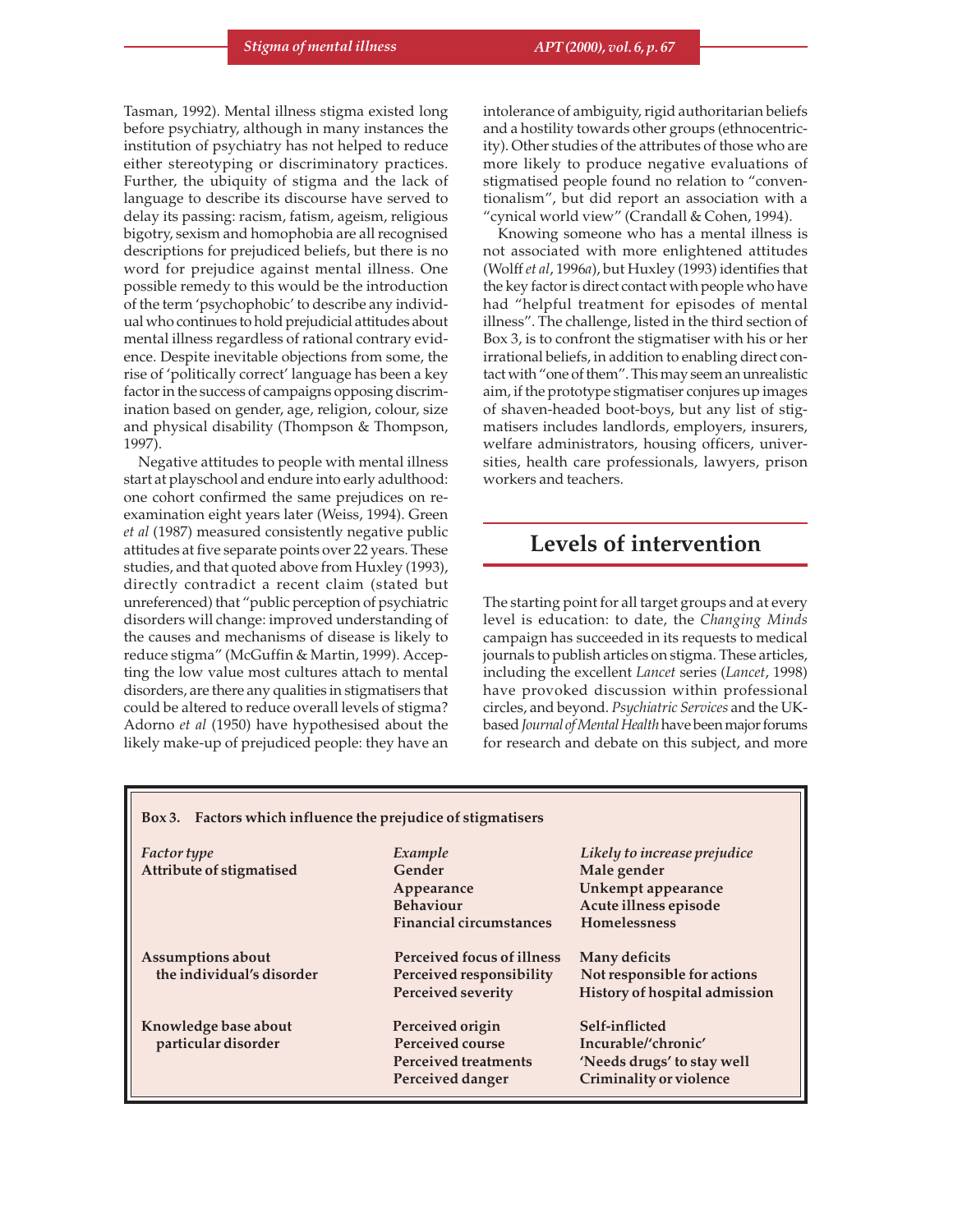recently the *Psychiatric Bulletin* has featured a number of key articles. Other professions – nursing, occupational therapy and social work – have been writing about these issues for far longer and in greater depth than psychiatrists. Publications in the lay press circulate the arguments to a wider audience. The Internet is already a highly effective means of distributing information and specific antistigma initiatives, and readers can access details of *Changing Minds* and other campaigns through www.rcpsych.ac.uk. and www.irishpsychiatry.com. Stigma and its sequelae should achieve a prominent place on the curriculum of all health service professionals and their students. The latter group will be the decision-makers of the next millennium and will either initiate further social psychiatry research or make the same mistakes as their predecessors.

Wolff *et al* (1996*a*,*b*) have provided a practical working model for interventions aimed at various target groups (see Box 4). One aspect of this is to listen to the concerns of the people whose attitudes you wish to change. Young couples with children have specific fears that need to be addressed, and in this group, reductions in levels of fear can be achieved with educational interventions (Wolff *et al*, 1996*a*). Other settings, for example schools, workplaces and welfare services, will require different information packages tailored to their needs. The content of these interventions should include the components of established psychoeducation modules, the stigma–discrimination paradigm (a prototype presentation is available at www.rcpsych.ac.uk) and information specific to the needs of the target group.

Mental health professionals need to move beyond teaching psychoeducation in isolation (at the clinic) to full participation in planned programmes of public education (see Box 5). Every intervention must convince its target group of the importance of stigma/discrimination, challenge stereotypes in

| Box 4. Key suggestions for educational<br>interventions: after Wolff et al (1996a) |  |  |
|------------------------------------------------------------------------------------|--|--|
| Specific target groups, with prior identific-                                      |  |  |
| ation of their attitudes                                                           |  |  |
| No evidence of community backlash                                                  |  |  |
| Flexible public education packages                                                 |  |  |
| Small groups work better                                                           |  |  |
| Several interventions over time exceed the                                         |  |  |
| sum of their parts                                                                 |  |  |
| Continuing contact with the group (keyworker)                                      |  |  |
| maintains momentum                                                                 |  |  |

ourselves and others, and pursue the ongoing task of unravelling the nature of prejudice. These three separate tasks are summarised in the *Changing Minds* slogan: "Stop, think, understand".

Closing the knowledge gap is only part of the answer. Stigmatisers, as a rule, are unlikely to volunteer to attend educational packages. Even assuming the message reaches all targets, education alone cannot change centuries of folklore and prejudice. The 'carrot' of education must be accompanied by the 'stick' of challenges to media misrepresentations, positive discrimination in the workplace, test cases in the courts, and legal sanction through (for example) the Disability Rights Commission. In this regard, lessons can be learned from AIDS foundations and the gay community, who met the challenge of initial public antipathy to AIDS, and who have now achieved the dual goals of health promotion and major reductions in discriminatory practices (Thompson & Thompson, 1997).

## **Changing psychiatry first**

Ask yourself the following questions: could you give a talk about stigma next week? What have you done to reduce stigma and discrimination against your patients? Is stigma on the undergraduate curriculum of your university, or something about which your trainees have formal teaching? It is not just that psychiatry has a shameful history in its contributions to modern-day misconceptions about mental illness (see Box 6), but that it has also failed to address its current deficiencies. None of the standard British psychiatry textbooks cites "stigma" in their indices. There is a dearth of *psychiatric* research on stigma and discrimination, and a perennial resistance to rocking the stigma boat. Wolff *et al* (1996*a*) described their failure to achieve ethical approval for their study in London, and also described staff preconceptions that it would draw attention to the patients' problems, making integration locally more difficult.

Many psychiatrists share the stereotypes described above. Lewis & Appleby (1988) reported that

| Box 5. From psychoeducation to public<br>education |                     |  |  |  |
|----------------------------------------------------|---------------------|--|--|--|
| <b>Patient</b>                                     | Person              |  |  |  |
| Family                                             | <b>Target group</b> |  |  |  |
| <b>Network</b>                                     | Community           |  |  |  |
| Advocate group                                     | Society             |  |  |  |
|                                                    |                     |  |  |  |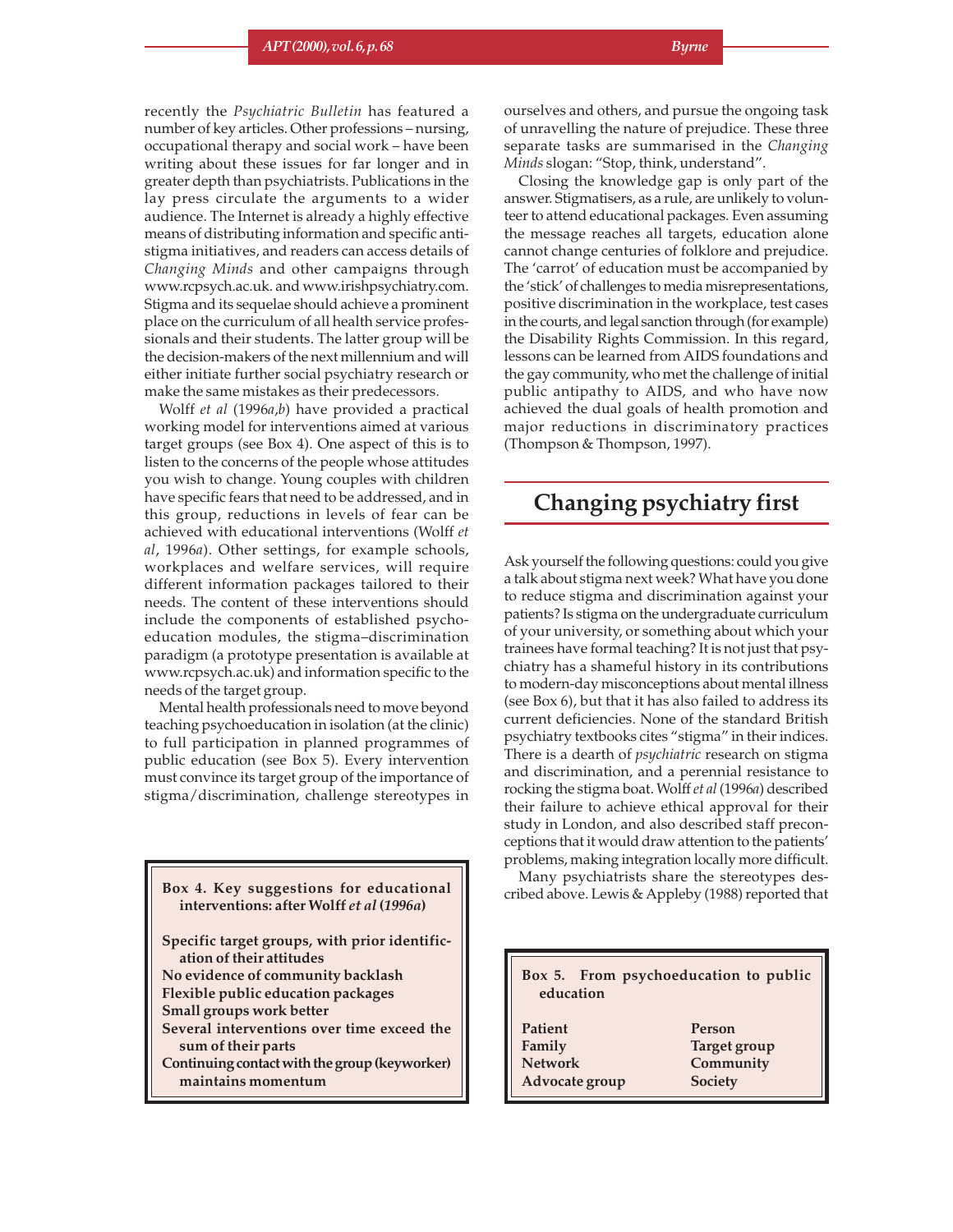psychiatrists reacted to vignettes differently if the person had been given the diagnosis of a personality disorder: once labelled, primary diagnoses differed and value judgements (e.g. "manipulative", "does not merit NHS time", "unlikely to improve", "likely to annoy") appeared more frequently. Antipathies to psychiatry and psychiatrists are widespread among the medical profession, but perhaps the real issue is that the majority of psychiatrists fail to challenge these prejudices. This failure to respond, be it acquiescence or resignation, cannot continue. The impetus to challenge ageism did not come from medical gerontology, but was later championed by that speciality. Radical action within and outside psychiatry is now required.

Dubin & Fink (in Fink & Tasman, 1992) describe how psychiatrists perpetuate many concepts underlying biased and stigmatising attitudes, and suggest that the way in which psychiatry is structured maintains the status quo. Eisenberg (1995) has criticised the highly charged 'either/or' discourse that mental diseases are either biological/'no one's fault' or psychological/'caused by' parents, spouses or patients. Silence on these issues is no longer tenable: for all aspects of stigma and discriminatory practices, psychiatrists need to complain more often and more effectively – media coverage is a good starting point (Hart & Philipson, 1999). For psychiatrists, the debate goes beyond stigma. It includes the quality and structure of existing services, and the barriers that deny access to them (Thompson & Thompson, 1997). Compliance is one example where both a concept, and the theories underlying it, are in need of a radical change in mind set. Brandon (in Read & Reynolds, 1996) has provided a number of suggestions for change among psychiatrists, principally abandoning the 'them and us' mentality. Crepaz-Keay (in Read & Reynolds, 1996) sums up the (stereotypical) psychiatrist's reactions to advocates: "But *you're* not like *my* clients" or "Who do *you* represent?".

#### **Moon (lunatic) and womb (hysteria) theories Technique of persuasion Epileptic personalities Mental and moral defectives Eugenics (Ernst Rubin) Insulin coma treatment Frontal lobotomy Momism, schizophrenogenic mothers, Schism & Schew families Treatments for homosexuality**

**Box 6. A history of dumb ideas in psychiatry**

### **Practical stigma management**

If every psychiatrist left rehabilitation to the rehabilitation team, there would be no rehabilitation. Equally, if every psychiatrist leaves 'the stigma issue' to the *Changing Minds* campaign, there will be no enduring change. Psychiatrists should address stigma as a separate and important marker in its own right. Because of the nature of stigma, patients are unlikely to bring it directly to the attention of the mental health team. Clinicians should ask about the nature of adverse experiences, discrimination, the extent of social networks, self-image, etc., and incorporate these issues into the treatment plan. Acknowledging the existence of prejudice is an essential first step, and is no more 'dangerous' than enquiry into suicidal ideation. There may be a specific focus of adverse experiences (bullying at work or school, family difficulties), or ways in which the patient can alter others' reactions to him- or herself (see Box 3). The patient needs to construct these stigmatising experiences as part of a generalised prejudice in society, allowing the possibility of overcoming his or her own difficulties. Alongside this, the clinician will gain in adding to his or her existing knowledge of the patient's social context and learning more about stigma.

Schizophrenia presents unique challenges. Lack of insight is always problematic, but an affective component can be associated with denial of symptoms or rejection of treatment at key points in the illness. The life events model contains many events that could be precipitated by stigma-led experiences: losing a job, a home or a friendship. It is about humiliating and devaluating experiences, and these play an important part in relapses of depression. Equally, the central roles of vulnerability, destabilisation and restitution factors have a bearing on outcome. Pessimism in the profession may also negatively affect patient perceptions here: for years, the chronic social breakdown syndrome of long-stay patients was seen as an integral part of schizophrenia (Eisenberg, 1995). Given that at least 50% of people with schizophrenia have significant social skills deficits, any programme must include improving interpersonal skills. A symptom-focused approach that includes stigma management can be incorporated into an existing cognitive–behavioural model of treatment (Enright, 1997). A comprehensive list of social obstacles to successful de-institutionalisation has also been described (Farina *et al*, in Fink & Tasman, 1992).

With the possible exception of some patients with Alzheimer's dementia, patients need to know their diagnosis and what the problems are and are likely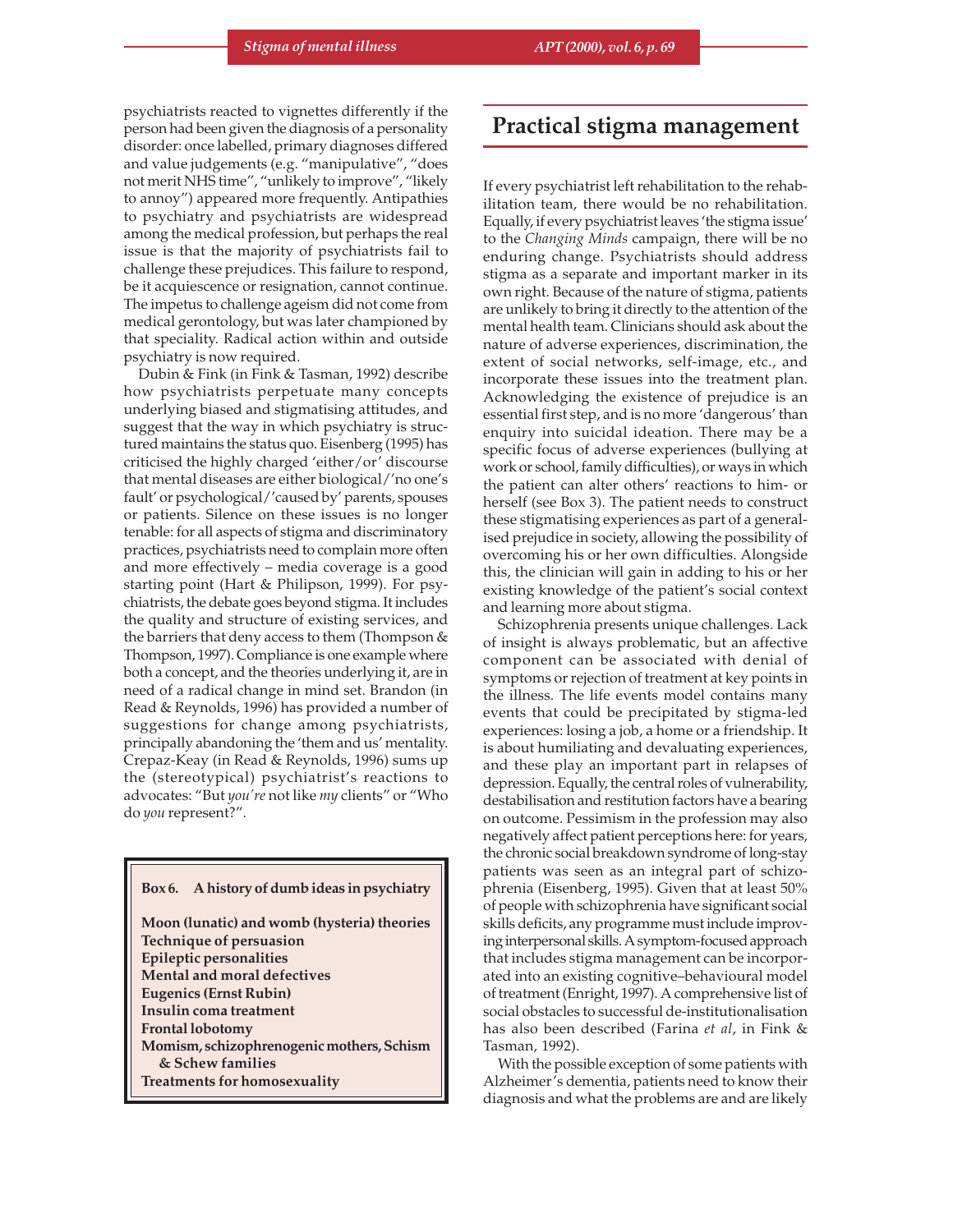to be. Just as adverse public attitudes endure over time, the adverse effect of stigma on individuals' well-being persists from entry into treatment up until a year after successful treatment (Link *et al*, 1997). Cognitive–behavioural therapy (CBT) is now of proven efficacy across the spectrum of mental disorders (Enright, 1997): its core strategy is disseminating information about the illness. Holmes & River (1998) have outlined a CBT approach to combating stigma in individuals. Their article is one of seven similar articles in the Winter 1998 (vol. 5) issue of *Cognitive Behavioural Practice*.

The next step in management is to transform the person from patient to advocate. Part of coping with stigma is fighting stigma. A recent Royal College of Psychiatrists' Council Report lists many different kinds of advocacy: self, peer-group, legal, carer and citizen (Royal College of Psychiatrists, 1999). In joining an advocate group, the dangers of a 'them and us' situation arise. Certainly, not everyone who experiences mental illness needs the companionship and validation of others who have had similar experiences. But if the advocate group includes contacts with partners, friends and families, along with community groups, civil rights activists, campaigners, even (*sic*) mental health professionals, then it will be a valuable experience. The College, in the same report, issues a formal policy directive on advocacy, broadly welcoming it, and recommending early exposure to it for its trainees. Fisher (1994) identifies empowerment as essential to recovery from chronic disability. The relationship between psychiatry and the advocacy movement is not a oneway street. In the past three years, these are the learning experiences that the author has encountered at advocates' meetings:

- an architect objecting to her work colleagues' constant references to a psychiatric unit they were designing as a "nut house" or "psycho depot"
- an insurance executive, with a remote history of mental illness, challenging the loading of his insurance policy – by his own firm
- a nurse, following an episode of depression, insisting on returning to the intensive care unit and not, as suggested, to a convalescence ward
- a medical student challenging the Dean to show the same flexibility with mental illness as he had previously shown with physical disability
- a teacher with bipolar disorder encouraging the schools' board to include information on this illness on the curriculum
- a footballer insisting his team play the local psychiatric unit
- a newsagent offering to keep newspaper cuttings to facilitate a local initiative on

negative media coverage of mental health issues

- a parent's description of services as "supermarket psychiatry"
- a man who had recovered from an episode of depression, objecting to a public education campaign that would include schizophrenia and depression together: "Why drag depression down to the level of the gutter?"
- a consultant psychiatrist, on hearing an articulate account of schizophrenia from a woman living with the illness, "Then she couldn't be schizophrenic".

#### **Future directions**

It is difficult to predict the progress over time of a variety of existing anti-stigma initiatives. Media coverage of these interventions will be essential to disseminate positive mental health messages, while challenging current misrepresentations. Regardless of the means (education, legal remedies, health service changes), the end is to promote social inclusion and reduce discrimination. The nature of that discrimination will change as the practices of discrimination are successfully challenged: the task is to identify prejudice in whatever context. Examination of the achievements of other antidiscrimination movements leaves mental illness stigma as one of the last prejudices. A prerequisite must be to continue listing discriminatory practices from different perspectives. In some instances, for example the current practice of psychiatric assessment of candidates for organ transplantation, psychiatrists are already part of the discriminatory culture, and must rely on others to highlight injustice. Double discrimination, the coincidence of mental illness and ethnic minority status, is another area where psychiatry on its own will not effect change (Browne in Heller *et al*, 1996). Psychiatry in these and other areas must collaborate with other fields in identifying problems and effecting enduring solutions.

All available evidence confirms the value of local initiatives, and that means *your* active participation. Which would be worse – the widespread reduction of prejudice against people with mental illness without the participation of our speciality, or the maintenance, through disinterest, of the status quo?

Please send new ideas for combating stigma to: Liz Cowan, Changing Minds Campaign Administrator, Royal College of Psychiatrists, 17 Belgrave Square, London SW1X 8PG.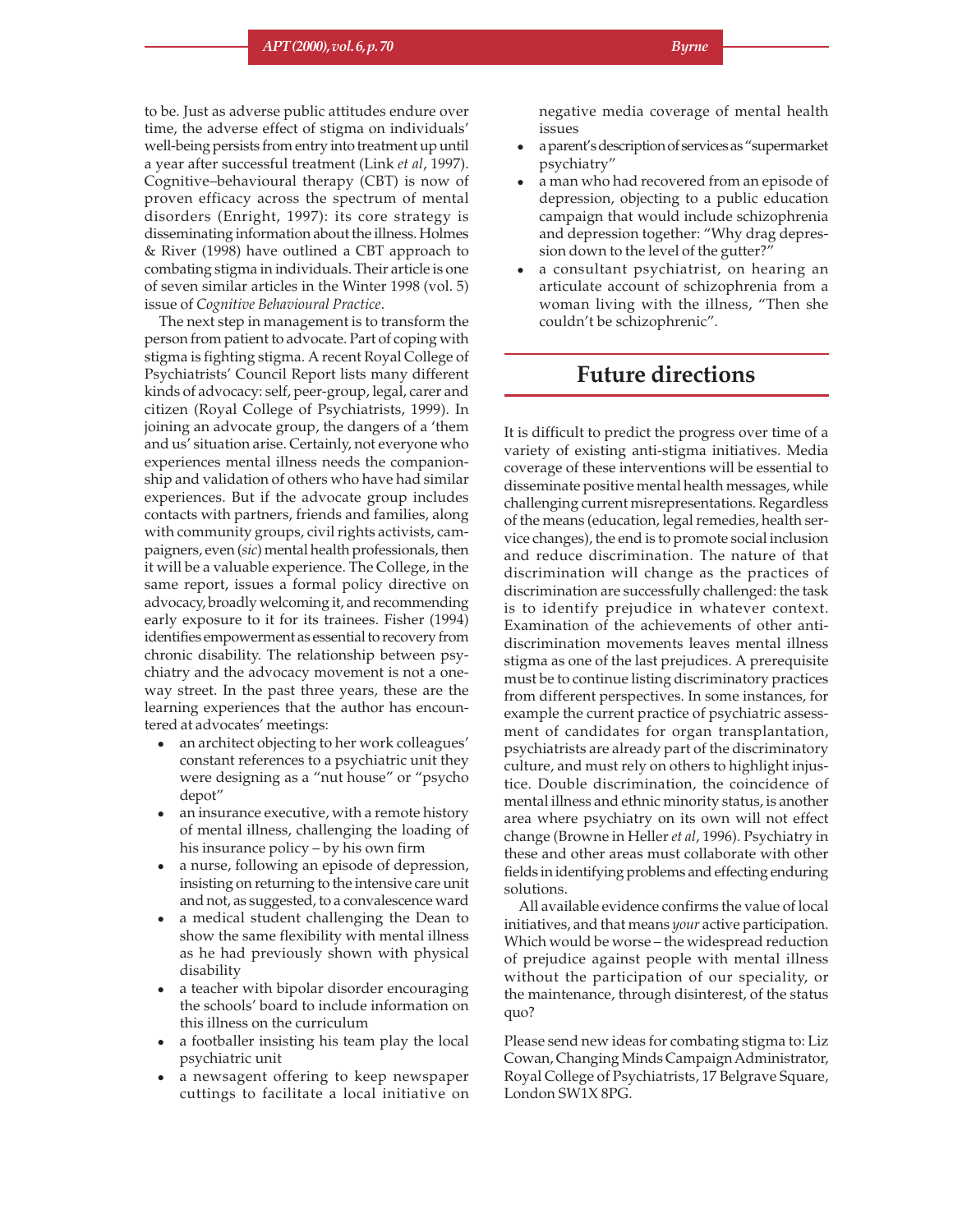#### *Stigma of mental illness APT (2000), vol. 6, p. 71*

#### **References**

- Adorno, T. W., Frenkyl-Brunswick, D. J., Levinson, D. J., *et al*
- (1950) *The Authorian Personality*. New York: Harper and Row. Brugha, T. S., Wing, J. K., Brewin, C. R., *et al* (1993) The relationship of social network deficits with deficits in social functioning in long-term psychiatric disorders. *Social Psychiatry and Psychiatric Epidemiology*, **28**, 218–224.
- Byrne, P. (1997) Psychiatric stigma: past, passing and to come. *Journal of the Royal Society of Medicine*, **90**, 618–620.
- Crandall, C. S. & Cohen, C. (1994) The personality of the stigmatizer: cultural world view, conventionalism and selfesteem. *Journal of Research in Personality*, **28**, 461–480.
- Docherty, J. P. (1997) Barriers to the diagnosis of depression in primary care. *Journal of Clinical Psychiatry*, **58**, 5–10.
- Eisenberg, L. (1995) The social construction of the human brain. *American Journal of Psychiatry*, **152**, 1563–1575.
- Enright, SJ. (1997) Cognitive behavioural therapy clinical applications. *British Medical Journal*, **314**, 1811–1816.
- Farrell, L. (1999) That which does not kill us will make us stronger. *Irish Medical News*, 21 June, p. 21.
- Fink, P. J. & Tasman, A. (1992) *Stigma and Mental Illness.* Washington, DC: American Psychiatric Press.
- Fisher, D. B. (1994) Health care reform based on a model of recovery by people with psychiatric disabilities. *Hospital and Community Psychiatry*, **45**, 913–915.
- Goffman, E. (1963) *Stigma: Notes on the Management of Spoiled Identity*. Engelwood Cliffs, NJ: Prentice-Hall.
- Green, D. E, McCormick, I. A, Walkey, F. H, *et al* (1987) Community attitudes to mental illness in New Zealand twenty-two years on. *Social Science Medicine*, **24**, 417–422.
- Hart, D. & Philipson, J. (1999) Changing media minds: A practical guide. *Psychiatric Bulletin*, **23**, 428–429.
- Heller, T., Reynolds, J. & Gomm, R. (1996) *Mental Health Matters: A Reader*. London: Macmillan.
- Holmes, P. & River, L. P. (1998) Individual strategies for coping with the stigma of severe mental illness. *Cognitive and Behavioral Practice*, **5**, 231–239.
- Huxley, P. (1993) Location and stigma: a survey of community attitudes to mental illness: enlightenment and stigma. *Journal of Mental Health UK*, **2**, 73–80.
- Hyler, S. E., Gabbard, G. O. & Schneider, I. (1991) Homicidal maniacs and narcissistic parasites: stigmatization of mentally ill persons in the movies. *Hospital and Community Psychiatry*, **42**, 1044–1048.
- *Lancet* (1998) Can the stigma of mental illness be changed? **352**, 1049–1050.
- Lewis, G. & Appleby, L. (1988) Personality disorder: the patients psychiatrists dislike. Br*itish Journal of Psychiatry*, **153**, 44–49.
- Link, B. G., Struening, E. L., Rahav, M., *et al* (1997) On stigma and its consequences: evidence from a longitudinal study of men with dual diagnoses of mental illness and substance abuse. *Journal of Health and Social Behaviour*, **38**, 177–190.
- McGuffin, P. & Martin, N. (1999) Behaviour and genes. *British Medical Journal*, **319**, 37–40.
- Phelan, J. C., Bromet, E. J. & Link, B. G. (1998) Psychiatric illness and family stigma. *Schizophrenia Bulletin*, **24**, 115–126.
- Philo, G. (1996) *Media and Mental Distress*. New York: Addison Wesley Longman.
- Read, J. & Reynolds, J. (1997) *Speaking Our Minds An Anthology*. London: MacMillan.
- Royal College of Psychiatrists (1999) *Patient Advocacy*. Council Report CR74. London: Royal College of Psychiatrists.
- Thompson, M. & Thompson, T. (1997) *Discrimination Against People with Experiences of Mental Illness*. Wellington: Mental Health Commission.
- Townsend, J. (1979) Stereotypes of mental illness: a comparison with ethnic stereotypes. *Culture, Medicine & Psychiatry*, **24**, 205–229.
- Weiss, M. F. (1994) Children's attitudes toward the mentally ill: an eight-year longitudinal follow-up. *Psychological Reports*, **74**, 51–56.
- Wolff, G., Pathare, S., Craig, C., *et al* (1996*a*) Public education for community care. A new approach. *British Journal of Psychiatry*, **168**, 441–447.
- –––, –––, –––, *et al* (1996*b*) Community knowledge of mental illness and reaction to mentally ill people. *British Journal of Psychiatry*, **168**, 191–198.

#### **Multiple choice questions**

- 1. With regard to an individual's experience of stigma:
	- a he or she can do little to change the reactions of prejudiced people
	- b most psychiatric patients will complain directly to their doctors of the effects of stigma on their lives
	- the experience of self-stigmatisation can be similar to negative automatic thoughts or the negative cognitions described in depression
	- d patients with either alcohol problems or eating disorders are each more likely to be blamed for their conditions than other patient groups
	- e courtesy stigma refers to strangers feeling pity for an individual.
- 2. The following statements are true about people who hold prejudiced attitudes:
	- a knowing someone with mental illness is associated with more benign attitudes to people with mental illness
	- b people who do not blame the individual with mental illness are more likely to get involved in anti-stigma initiatives
	- c women show more benign behaviours to the stigmatised than men
	- d parents with young children tend to show a greater understanding of the links between mental illness and violence
	- e direct contact with someone who has acute psychosis helps generate greater understanding later on
- 3. Regarding research on the effects of stigma:
	- a the majority of research has been carried out by psychiatrists
	- b there has been a marked increase in stigmarelated publications over the past 10 years
	- c stigma management is a concept first devised by social workers
	- d telling people they have schizophrenia is associated with an increase in suicidal behaviour
	- e teaching patients about the nature of bipolar disorder reduces the number of manic relapses and improves social functioning overall.